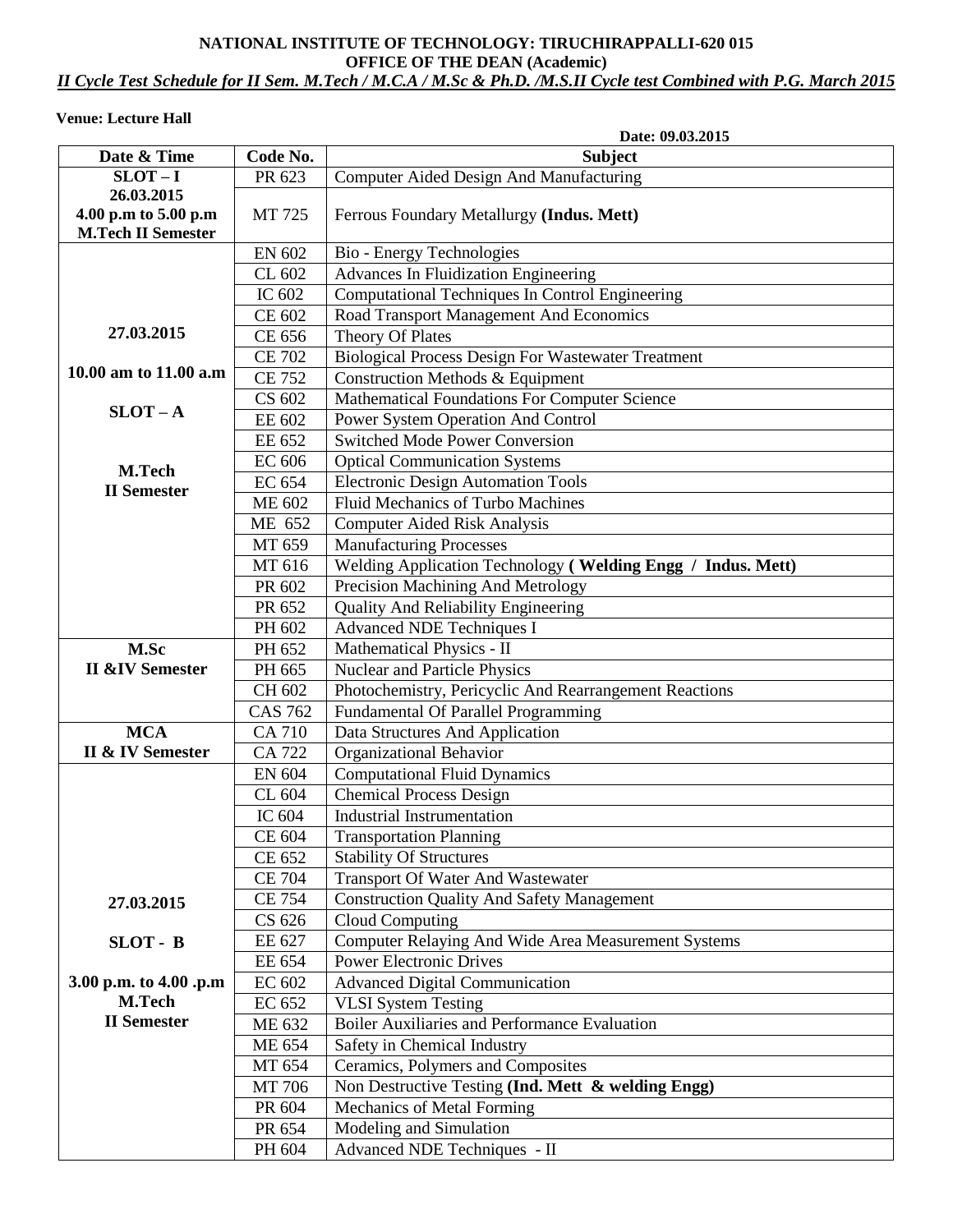| M.Sc                        | PH 654         | <b>Electro Magnetic Theory</b>                         |
|-----------------------------|----------------|--------------------------------------------------------|
| <b>II &amp;IV Semester</b>  | PH 678         | <b>Lasers and Applications</b>                         |
|                             |                | Organomettalic and Bioinorganic Chemistry              |
|                             | CH 604         |                                                        |
|                             | <b>CAS 764</b> | Data Mining                                            |
| <b>MCA</b>                  | CA 712         | Database Management Systems                            |
| <b>II &amp; IV Semester</b> | CA 724         | <b>Information Security</b>                            |
|                             | <b>EN 606</b>  | Wind Energy and Hydro Power System                     |
|                             | CL 606         | <b>Advanced Transport Phenomena</b>                    |
|                             | IC 662         | Logic and Distributed Control System                   |
| 30.03.2015                  | CE 606         | Computational Techniques in Transportation Engineering |
|                             | CE 654         | <b>Finite Element Methods</b>                          |
| 10.00 am to 11.00 a.m       | <b>CE 706</b>  | Air Quality Management                                 |
|                             | <b>CE 756</b>  | Organizational Behavior                                |
|                             | CS 652         | Network Security                                       |
|                             | EE 626         | Power System Restructuring and Pricing                 |
| SLOT - C                    | EE 656         | Microcontroller Applications in Power Electronics      |
|                             | <b>EC 604</b>  | <b>Broadband Wireless Technologies</b>                 |
|                             | <b>EC 656</b>  | Designing with ASICs                                   |
|                             | ME 604         | Heat Transfer Equipment Design                         |
|                             | <b>ME 656</b>  | Fire Engineering and Explosion Control                 |
| M.Tech                      | MT 656         | Nanomaterials and Technology                           |
| <b>II</b> Semester          | MT 704         | <b>Metal Forming Technology</b>                        |
|                             | MT 606         | Welding Processes - II                                 |
|                             | PR 606         | <b>Flexible Manufacturing System</b>                   |
|                             | PR 656         | <b>Supply Chain Management</b>                         |
|                             | PH 656         | <b>Statistical Mechanics</b>                           |
| M.Sc                        | PH 680         | Nano Science and Technology and Applications           |
| <b>II &amp;IV Semester</b>  | CH 606         | Thermodynamics Electro Chemistry, and Kinetics         |
|                             | <b>CAS 766</b> | <b>Computer Networks</b>                               |
| <b>MCA</b>                  | <b>CA 714</b>  | <b>Operating Systems</b>                               |
| <b>II &amp; IV Semester</b> | CA 726         | <b>Distributed Technology</b>                          |
|                             | EN 612         | Batteries and fuels cells                              |
|                             | CL 623         | <b>Computational fluid Dynamics</b>                    |
|                             | IC 668         | System identification and Adaptive Control             |
|                             | <b>CE 713</b>  | Environmental Impact Assessment (Envi. Engg)           |
| 30.03.2015                  | MB 733         | Supply chain Management                                |
| 3.00 p.m. to 4.00.p.m       | CS 606         | <b>Advance Database Management System</b>              |
| $SLOT - D$                  | EE 606         | Flexible AC Transmission System (P.S / P.E)            |
|                             | EC 612         | Architecture of DSPs (Comm.Sys /VLSI)                  |
| <b>M.Tech</b>               | ME 641         | Design and Optimization of Thermal Energy System       |
| <b>II</b> Semester          | ME 673         | Human factors Engineering                              |
|                             | MT 602         | <b>Welding Metallurgy</b>                              |
|                             | MT 702         | <b>Special Casting Processes</b>                       |
|                             | PR 608         | Modeling of Manufacturing Processes                    |
|                             | PR 658         | Project Management                                     |
|                             | PH 612         | <b>Fabrication Technology</b>                          |
| M.Sc                        | PH 658         | Instrumentation                                        |
| <b>II</b> Semester          | CH 608         | Molecular Spectroscopy                                 |
|                             | <b>CAS 768</b> | Computer Graphics Multimedia                           |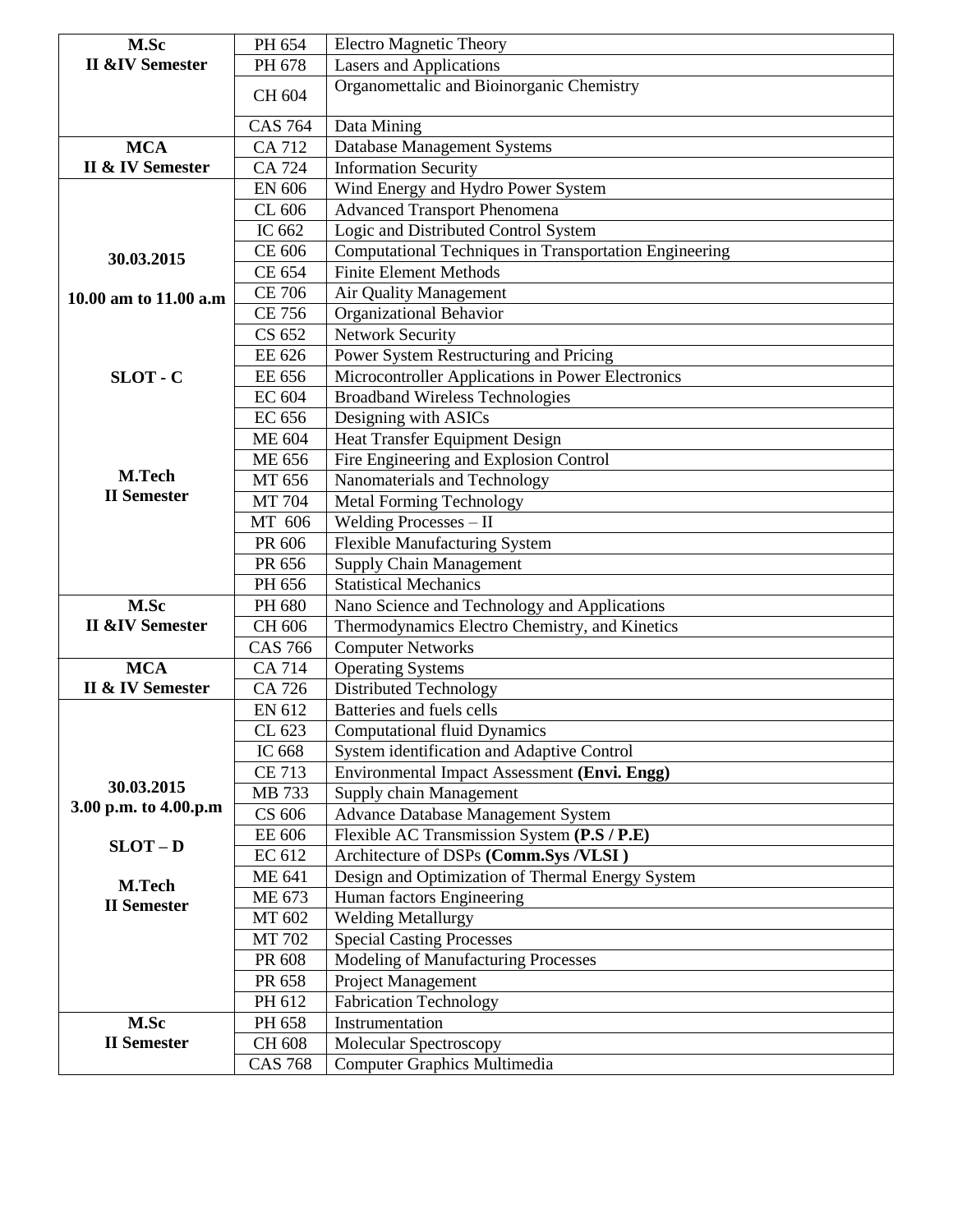| <b>MCA</b>                  | CA 716                         | <b>Object Oriented Programming</b>                                                  |
|-----------------------------|--------------------------------|-------------------------------------------------------------------------------------|
| <b>II &amp; IV Semester</b> |                                |                                                                                     |
|                             | <b>CA728</b>                   | <b>Object Oriented Analysis and Design</b>                                          |
|                             |                                |                                                                                     |
|                             | EN 616                         | <b>Direct Energy Conversion</b>                                                     |
|                             | EN 624                         | <b>Renewable Power Generations Sources</b>                                          |
|                             | EN 630                         | Introduction to the Design of Heat Exchanges, Pressure Vessels & Piping             |
|                             |                                | (Energy / Chemical Engg)                                                            |
|                             | HM 712                         | Human Resource Management                                                           |
| 31.03.2015                  | IC 673                         | Real time and Embedded Systems                                                      |
|                             | CE 611                         | <b>Geospatial Techniques</b>                                                        |
| 10.00 am to 11.00 a.m       | CE 671                         | Seismic Design of Structures                                                        |
|                             | <b>CE 715</b>                  | <b>Containment Transport Modeling</b>                                               |
| $SLOT - E$                  | CE 679                         | Forensic Engineering and Rehabilitation of Structures                               |
|                             | CS 604                         | Service Oriented Architecture and web Security                                      |
| M.Tech                      | EE 604                         | High Voltage DC Transmission (P.S / P.E / Cons. Tech. Mgmt)                         |
| <b>II</b> Semester          | EC 634                         | Electromagnetic Met materials                                                       |
|                             | EC 666                         | <b>Low Power VLSI Circuits</b>                                                      |
|                             | ME 635                         | Analysis of Thermal Power Cycles                                                    |
|                             | ME 674                         | <b>Electrical Safety</b>                                                            |
|                             | MT 623                         | Ceramic Science & Technology                                                        |
|                             | PR 613                         | Manufacturing of Non - Metallic Products                                            |
|                             | PR 671                         | <b>Financial Management</b>                                                         |
| M.Sc                        | PH 614                         | Fracture Mechanics and failures of Materials                                        |
| <b>II</b> Semester          | PH618                          | Electrical, Magnetic and Optoelectronic Materials                                   |
|                             | CH 616                         | Computational Methods in Chemistry                                                  |
|                             | CAS <sub>7A1</sub>             | <b>Big Data Analysis</b>                                                            |
| <b>MCA</b>                  | <b>CA 718</b>                  | <b>Resource Management Techniques</b>                                               |
| <b>II &amp; IV Semester</b> |                                |                                                                                     |
|                             | CA <sub>7</sub> A <sub>3</sub> | <b>Visual Programming</b>                                                           |
|                             |                                |                                                                                     |
|                             | <b>EN 620</b>                  | Optimum Utilization of Heat and Power                                               |
|                             | CL 612                         | Nano Technology                                                                     |
|                             | CE 616<br>CE 679               | <b>Traffic Flow Theory</b><br>Forensic Engineering and Rehabilitation of Structures |
| 31.03.2015                  | CE 716                         |                                                                                     |
|                             | <b>CE 776</b>                  | <b>Environmental System Analysis</b><br>Functional Efficiency of Buildings          |
| $SLOT - F$                  | ME 672                         | Welding safety in Construction Environment                                          |
|                             | CS 624                         | Data Warehousing and Data Mining                                                    |
| 3.00 p.m to 4.00 p.m        | EE 631                         | Electric Systems in wind Energy                                                     |
|                             | EE 642                         | PWM Converters and its applications                                                 |
|                             | EC 662                         | Design of Cognitive Radio (Comm. Sys)                                               |
| M.Tech                      | ME 606                         | <b>Computational Fluid Dynamics</b>                                                 |
| <b>II</b> Semester          | MT 615                         | Selection of Materials (Mat. Sci. Engg & Welding Engg)                              |
|                             | MT 662                         | High Temperature Materials (Mat. Sci.Engg & Indus. Mett)                            |
|                             | PR 620                         | Lasers in Manufacturing                                                             |
|                             | PR 668                         | <b>Advanced Optimization Techniques</b>                                             |
|                             | PH 616                         | Probability, Statistics, Quality and Reliability                                    |